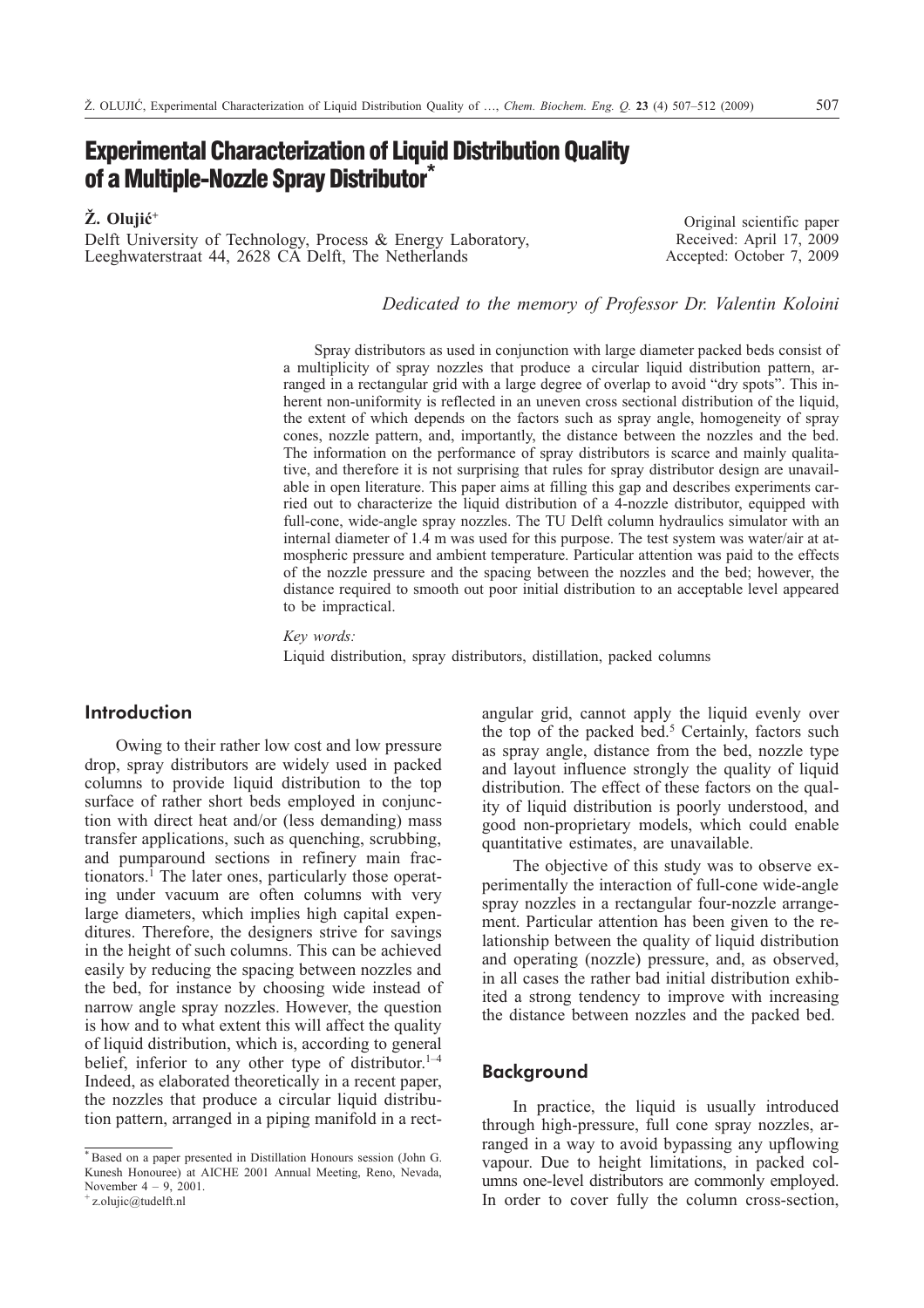this implies a considerable overlap of sprays and by placing the outer nozzles close to the wall a significant portion of liquid is sent directly to the column walls. Unfortunately, no spray nozzle produces drops with perfectly uniform size (typical drop size range: 0.2 to 2 mm), and those smaller than the design value are prone to premature entrainment that may limit the column capacity. A thorough consideration of this and other aspects of spray distributor operation can be found in a recent paper authored by Trompiz and Fair.<sup>6</sup> They have developed a model for estimating the total entrainment from spray nozzles. However, the model has been validated using data from single spray experiments only. More practical information on the entrainment rate associated with spray distributors is contained in a paper by Pilling and Bannwart.<sup>7</sup> The experiments performed with Air/Isopar system at ambient conditions in a 1.2 column using a single wide-angle nozzle (90°) as liquid distributor in conjunction with different types of Sulzer grid packing have clearly indicated that excessive entrainment caused by spray nozzle distributor limits the capacity of the packings tested. Using a state-of-the-art narrow trough distributor, much higher gas loads were achieved indicating a capacity gain of approximately 50 % over a spray nozzle distributor. Kunesh<sup>8</sup> and Cai and Kunesh<sup>9</sup> provided experimental evidence indicating the spray nozzle as a highly effective heat-transfer device. They arrived at this conclusion experimenting with respectively threeand single full-cone, wide-angle spray nozzle arrangements installed in the 1.2 m ID FRI test column. A general consideration of the design aspects related to spray towers, which usually employ two or three levels of multiple-nozzle arrangements to ensure complete coverage of the column cross-section can be found elsewhere.3 However, these and other references addressing in more or less detail the performance characteristics of spray distributors do not provide any quantitative information about the quality of liquid distribution from spray distributors. The work described in this paper aims to fill this gap, with particular attention on one-level nozzle arrangement as employed in packed columns.

### **Experimental**

A thorough description of the large diameter (1.4 m ID), column hydraulics simulator available at the Delft University of Technology can be found elsewhere.10 For the purpose of this study, a high-pressure centrifugal pump has been added into the closed water loop. A spider-like spray distributor (see Fig. 1), with four equidistantly placed, full cone, wide angle (90°) spray nozzles (Lechler



Fig. 1 – *Drawing of the 4-nozzle spray distributor employed in this study*

422.926) with tangential liquid feed was employed. A detailed overview of nozzle characteristics, including drop size distribution and liquid flow rate as a function of operating pressure can be found in Lechler's brochure.<sup>11</sup> A paper written by authors associated with Lechler, Inc. provides some guidance for selection of proper nozzle design for various reaction and separation applications.12

Liquid distribution measurements were conducted using a flanged segment containing three equidistant moving rods, each containing a constant volume funnel at the end. Directions of measurements with respect to the location of the nozzles, as well as the extent of overlap of the sprays are indicated in Fig. 2. The liquid was collected by turning up the open side of the funnel equipped with electrodes to indicate the level of liquid in the funnel. A sketch of the funnel with main dimensions is shown in Fig. 2. Starting from the low-level mark, the time was measured until reaching the upper-level mark and this was repeated for 26 locations (50 mm spacing) along the cross-section for each of the three di-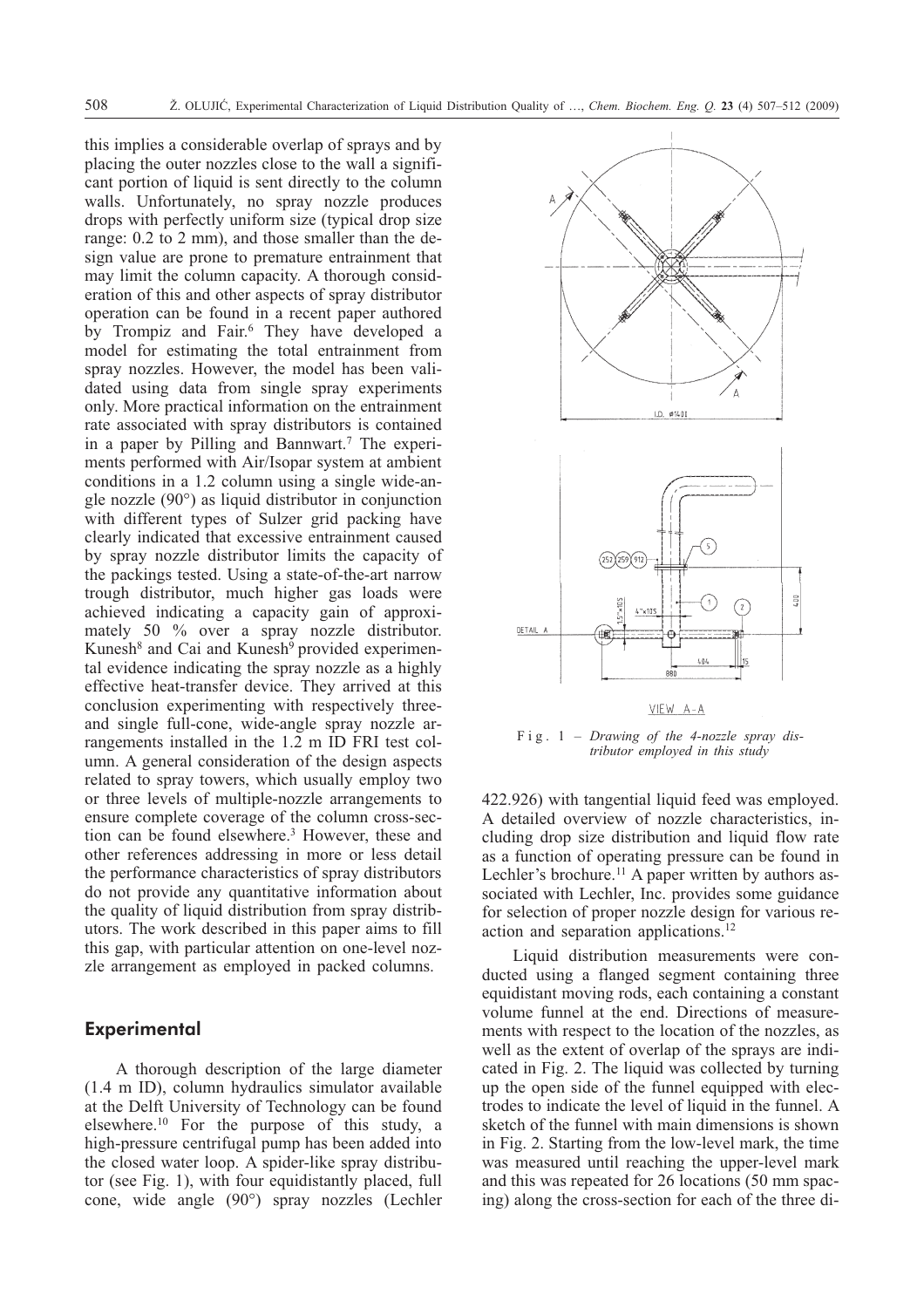

Fig. 2 – *Sketch of the funnel used to collect the liquid below the nozzles, with a top view illustration of the measurement directions with respect to position of nozzles, and the extent of the overlap of four sprays*

rections. Reproducibility of measurements was high and all measurements were carried out in duplicate, and the mean value used for further data processing. The same set of measurements was repeated for each of the three distances from nozzles considered in this study, respectively 500, 750 and 950 mm. Operating nozzle pressures were 1, 2, and 3 bar, respectively, with 2 bar as the design value. Tap water was pumped around at ambient conditions, and only in a limited number of cases, the liquid distribution was measured in the presence of a counter-current air stream.

In all cases, a substantial amount of liquid was contained at column walls. Therefore, to quantify to some extent the wall flow, a separate experiment was carried out. Scrapping the liquid from the column walls in the bottom part indicated that practically 50 % of all liquid supplied through the nozzles into an empty column gets onto the column walls.

Single spray experiments were conducted for two nozzles (B and C in Fig. 2) in line with measurement direction 3. During this single spray distribution experiment, the other three nozzles were in operation; however, the corresponding sprays were confined to guide tubes placed around the nozzles. Fig. 3 shows the measured radial distribution of the liquid at a distance of 500 mm from the nozzle, for respectively 1 and 2 bar operation. At 1 bar, there is practically no difference in the distribution pattern, however at 2 bar there is some shift in the liquid load along the spray radius, and two nozzles exhibit a pronounced difference in liquid distribution pattern. The degree of non-uniformity of the sprays is striking, indicating a pronounced peak load at some distance from the centre. Between the



Fig. 3 – *Single spray liquid distribution, for two nozzles at two operating pressures*

centre zone and the annulus with peak load there is a zone of reduced liquid load as well as in the outer ring. The peak shifts slightly with increasing nozzle pressure/liquid load to the outer end.

For the four-spray nozzle arrangement evaluated in this study, the liquid distribution measurements are presented in terms of liquid superficial velocity as measured along the three equidistantly distributed lines across the column cross-section, with the centre line as the reference location (distance from the centre).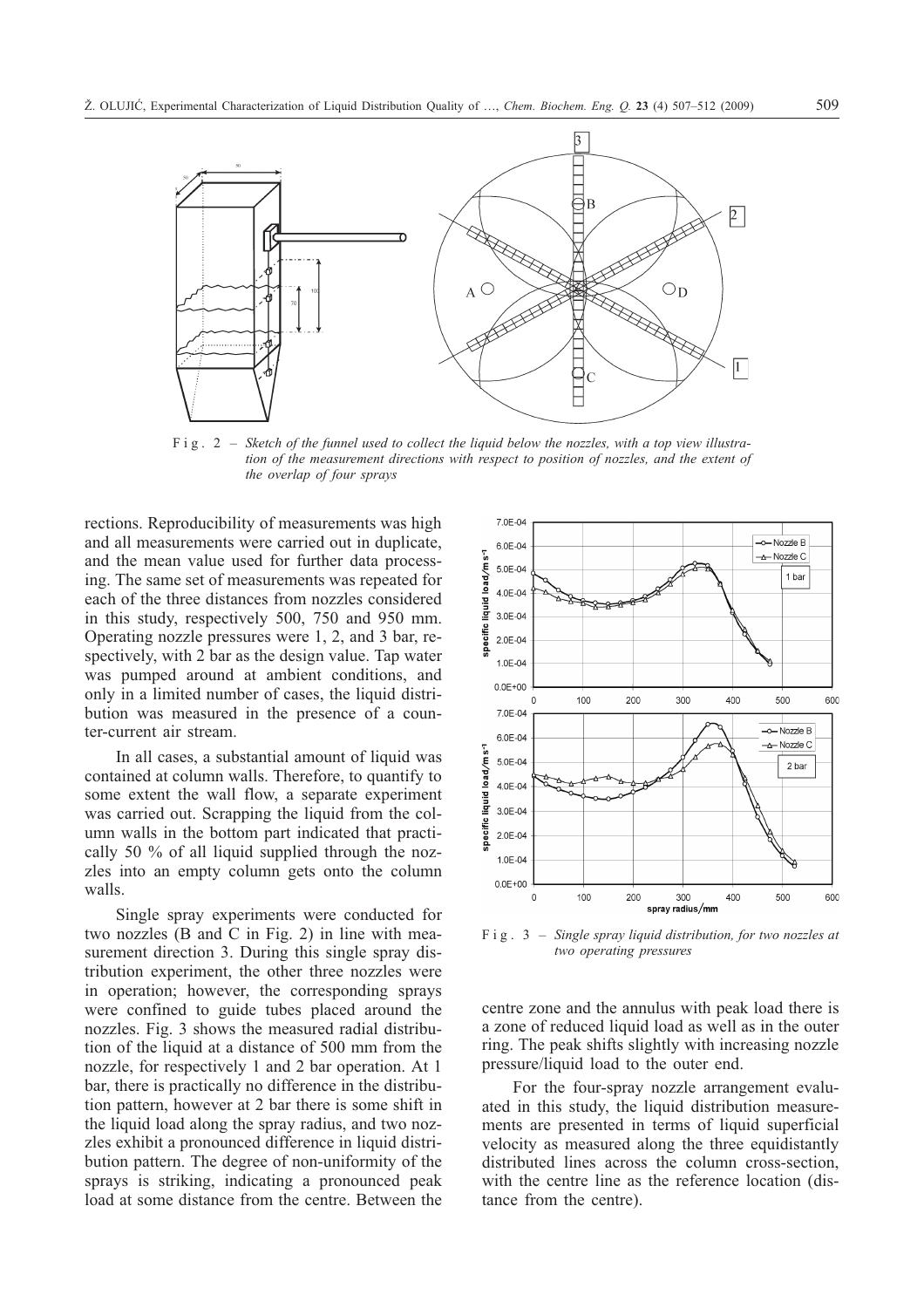## **Results and discussion**

Fig. 4 shows the effect of the distance between the nozzles and the bed (funnels) on cross-sectional distribution of the liquid for three measurement directions at 2 bar. Trends for all directions are similar, and with increasing distance from the nozzles the liquid distribution profiles flatten out considerably. Striking is the extent of maldistribution at closest distance, most pronounced in direction 3, with a central peak containing two to three times more liquid than the periphery. The peak in the centre is the consequence of the overlap of relatively narrow base sprays from four equidistantly placed nozzles. With increasing distance from nozzles, the spray base as well as the overlap region increases, resulting in the disappearance of the peak, at the expense of an enlarged high liquid load plateau in the central zone of the column. With further increase of the distance, almost the entire cross-section is covered by overlap of four sprays resulting in a quite flat liquid distribution profile. Anyhow, the distribution curves are not quite symmetrical, indicating a deficit of liquid at right-hand side. The sudden increase on this side close to the wall is because the funnel was able to reach the wall and scrap some liquid from the wall. On the opposite side, it was not able to get close to the wall because of a mechanical limitation, i.e. presence of a body used to fix the funnel to the rod.

As shown in Fig. 5, the presence of upflowing air influences the liquid distribution to a lesser extent. The gas load in this case was approximately equivalent to superficial air velocity of 2 m  $s^{-1}$ . At this gas load, the smallest drops are entrained and upon impinging on distributor ladder structure drop off and fall down. However, it was difficult to quantify contribution of this liquid to the total quantity collected in funnels during the measurement.

Fig. 6 shows the effect of operating pressure, i.e. the nozzle liquid load on liquid distribution pattern at the distances of 500 and 950 mm, respectively. At common, 500 mm distance, the degree of maldistribution seems to increase with increasing nozzle pressure/liquid load. At the distance of 950 mm all profiles are much flatter, and practically independent of the operating nozzle pressure.

## **Conclusions**

Experimental evidence has been collected on the quality of liquid distribution from a multiple nozzle liquid distributor comprising four equidistantly placed full-cone, wide-angle nozzles. The



Fig. 4 – *Effect of the distance from the nozzle on the quality of liquid distribution of the 4-nozzle distributor*



Fig. 5 – *Effect of the air flow on liquid distribution profiles from the 4-nozzle distributor*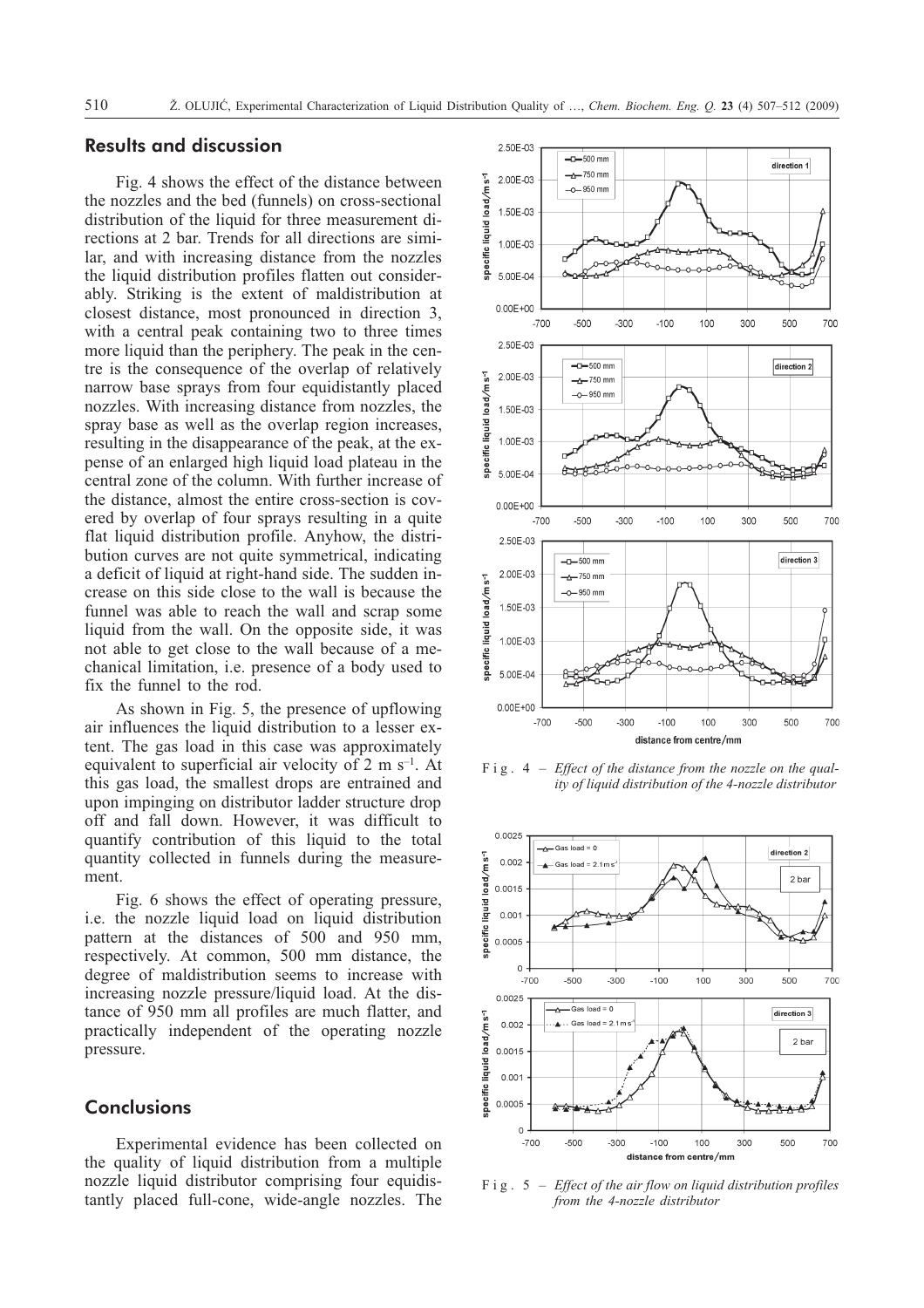

Fig. 6 – *Effect of the nozzle pressure on the liquid distribution profiles from the 4-nozzle distributor, at distances of respectively 500 mm (left) and 950 mm (right) from the nozzles*

presence of the counter currently flowing air appeared to have a rather small influence on the liquid distribution pattern.

From single nozzle tests, it became apparent that the nozzles do not distribute liquid evenly. The centre and particularly the annular zone closer to the outer radius get more liquid. In our test (empty column), the 4-nozzle distributor brought nearly half of the supplied liquid onto the column walls. At the shortest distance from the nozzles, as preferred in industrial practice, the liquid is severely maldistributed.

The liquid distribution is generally better at lower nozzle operating pressures and improves with increasing distance from the nozzles. However, at the largest distance, which can be considered impractical from the application point of view, the quality of the liquid distribution is still well below that achievable with high performance, narrow trough distributors.

Regarding the degree of liquid maldistribution and entrainment involved, spray distributors cannot compete with state-of-the-art gravity distributors, and should not be used in conjunction with high performance packings.

#### *ACKNOWLEDGEMENTS*

*This study was carried out as part of a research project sponsored by NOVEM (Dutch Institution for Energy and Environment), SHELL RTC, and SULZER Chemtech. It would not be possible without the enthusiastic efforts and contribution of DUT MSc students P. L. Leysius, W. F. Helle, J. P. Boon, and P. J. P. S. Cho Chia Yuen. Michiel Kroon did the wall liquid scrapping test.*